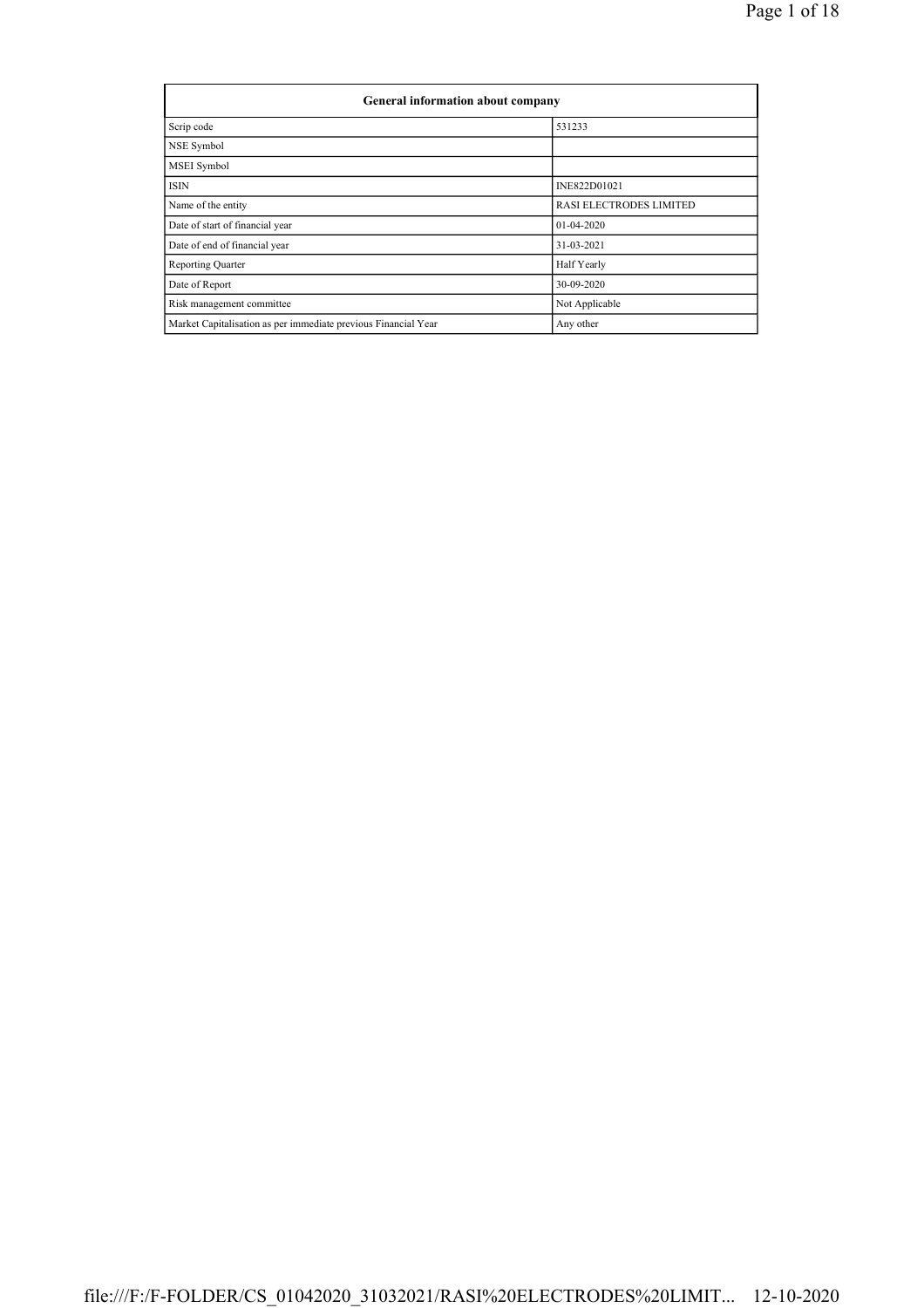|                                                                                                                                                                                                                                                                                                                                                                                                                                      |                                                                                                                                  |          |                                                       |                                       |            |                          |                                                                | <b>Annexure I</b>                                                                                                                              |                                                                                                                                                                      |                                                                                                                                                                           |                                                                                                                                                                                                               |  |              |  |          |  |
|--------------------------------------------------------------------------------------------------------------------------------------------------------------------------------------------------------------------------------------------------------------------------------------------------------------------------------------------------------------------------------------------------------------------------------------|----------------------------------------------------------------------------------------------------------------------------------|----------|-------------------------------------------------------|---------------------------------------|------------|--------------------------|----------------------------------------------------------------|------------------------------------------------------------------------------------------------------------------------------------------------|----------------------------------------------------------------------------------------------------------------------------------------------------------------------|---------------------------------------------------------------------------------------------------------------------------------------------------------------------------|---------------------------------------------------------------------------------------------------------------------------------------------------------------------------------------------------------------|--|--------------|--|----------|--|
|                                                                                                                                                                                                                                                                                                                                                                                                                                      |                                                                                                                                  |          |                                                       |                                       |            |                          | Annexure I to be submitted by listed entity on quarterly basis |                                                                                                                                                |                                                                                                                                                                      |                                                                                                                                                                           |                                                                                                                                                                                                               |  |              |  |          |  |
|                                                                                                                                                                                                                                                                                                                                                                                                                                      | <b>I. Composition of Board of Directors</b>                                                                                      |          |                                                       |                                       |            |                          |                                                                |                                                                                                                                                |                                                                                                                                                                      |                                                                                                                                                                           |                                                                                                                                                                                                               |  |              |  |          |  |
|                                                                                                                                                                                                                                                                                                                                                                                                                                      | Disclosure of notes on composition of board of directors explanatory<br>Wether the listed entity has a Regular Chairperson   Yes |          |                                                       |                                       |            |                          |                                                                |                                                                                                                                                |                                                                                                                                                                      |                                                                                                                                                                           |                                                                                                                                                                                                               |  |              |  |          |  |
|                                                                                                                                                                                                                                                                                                                                                                                                                                      |                                                                                                                                  |          |                                                       |                                       |            |                          |                                                                |                                                                                                                                                |                                                                                                                                                                      |                                                                                                                                                                           | Yes                                                                                                                                                                                                           |  |              |  |          |  |
| Whether Chairperson is related to MD or CEO<br>Whether<br>special<br>resolution<br>Date of<br><b>Initial Date</b><br>Date<br>Category<br>Date of Re-<br>Category 2<br>passing<br>f the<br>Category 1<br>passed?<br>PAN<br><b>DIN</b><br>3 of<br>of<br>of<br>of directors<br>of directors<br>[Refer Reg.<br>special<br>appointment<br>or<br>Birth<br>appointment<br>directors<br>resolution<br>$17(1A)$ of<br>Listing<br>Regulations] |                                                                                                                                  |          |                                                       |                                       |            | Date of<br>cessation     | Tenure<br>of<br>director<br>(in<br>months)                     | No of<br>Directorship<br>in listed<br>entities<br>including<br>this listed<br>entity (Refer<br>Regulation<br>17A of<br>Listing<br>Regulations) | No of<br>Independent<br>Directorship<br>in listed<br>entities<br>including<br>this listed<br>entity<br>(Refer<br>Regulation<br>$17A(1)$ of<br>Listing<br>Regulations | Number of<br>memberships<br>in Audit/<br>Stakeholder<br>Committee<br>(s) including<br>this listed<br>entity (Refer<br>Regulation<br>$26(1)$ of<br>Listing<br>Regulations) | No of post<br>of<br>Chairperson<br>in Audit/<br>Stakeholder<br>Committee<br>held in<br>listed<br>entities<br>including<br>this listed<br>entity (Refer<br>Regulation<br>$26(1)$ of<br>Listing<br>Regulations) |  |              |  |          |  |
| T<br>U                                                                                                                                                                                                                                                                                                                                                                                                                               | AAKPK6088N                                                                                                                       | 01560805 | Non-<br>Executive -<br>Non<br>Independent<br>Director | Chairperson<br>related to<br>Promoter |            | $23 -$<br>$07 -$<br>1965 | NA                                                             | 13-02-1995                                                                                                                                     | 26-09-2019                                                                                                                                                           |                                                                                                                                                                           |                                                                                                                                                                                                               |  | $\theta$     |  |          |  |
| <b>LAI</b><br>$\overline{\mathcal{M}}$                                                                                                                                                                                                                                                                                                                                                                                               | AAIPK7746D                                                                                                                       | 00594168 | Executive<br>Director                                 | Not<br>Applicable                     | CEO-<br>MD | $17 -$<br>$09 -$<br>1959 | NA                                                             | 08-03-1994                                                                                                                                     | 13-02-2016                                                                                                                                                           |                                                                                                                                                                           | 60                                                                                                                                                                                                            |  | $\mathbf{0}$ |  | $\bf{0}$ |  |
| M<br><b>MSHI</b>                                                                                                                                                                                                                                                                                                                                                                                                                     | AHAPD4821B                                                                                                                       | 00207799 | Non-<br>Executive -<br>Independent<br>Director        | Not<br>Applicable                     |            | $23 -$<br>$03 -$<br>1975 | NA                                                             | 10-01-2004                                                                                                                                     | 01-04-2019                                                                                                                                                           |                                                                                                                                                                           | 60                                                                                                                                                                                                            |  | 1            |  |          |  |
|                                                                                                                                                                                                                                                                                                                                                                                                                                      | AAFPG4594E                                                                                                                       | 00513570 | Non-<br>Executive -<br>Independent<br>Director        | Not<br>Applicable                     |            | $14-$<br>$10-$<br>1975   | NA                                                             | 15-12-2005                                                                                                                                     | 01-04-2019                                                                                                                                                           |                                                                                                                                                                           | 60                                                                                                                                                                                                            |  |              |  | $\bf{0}$ |  |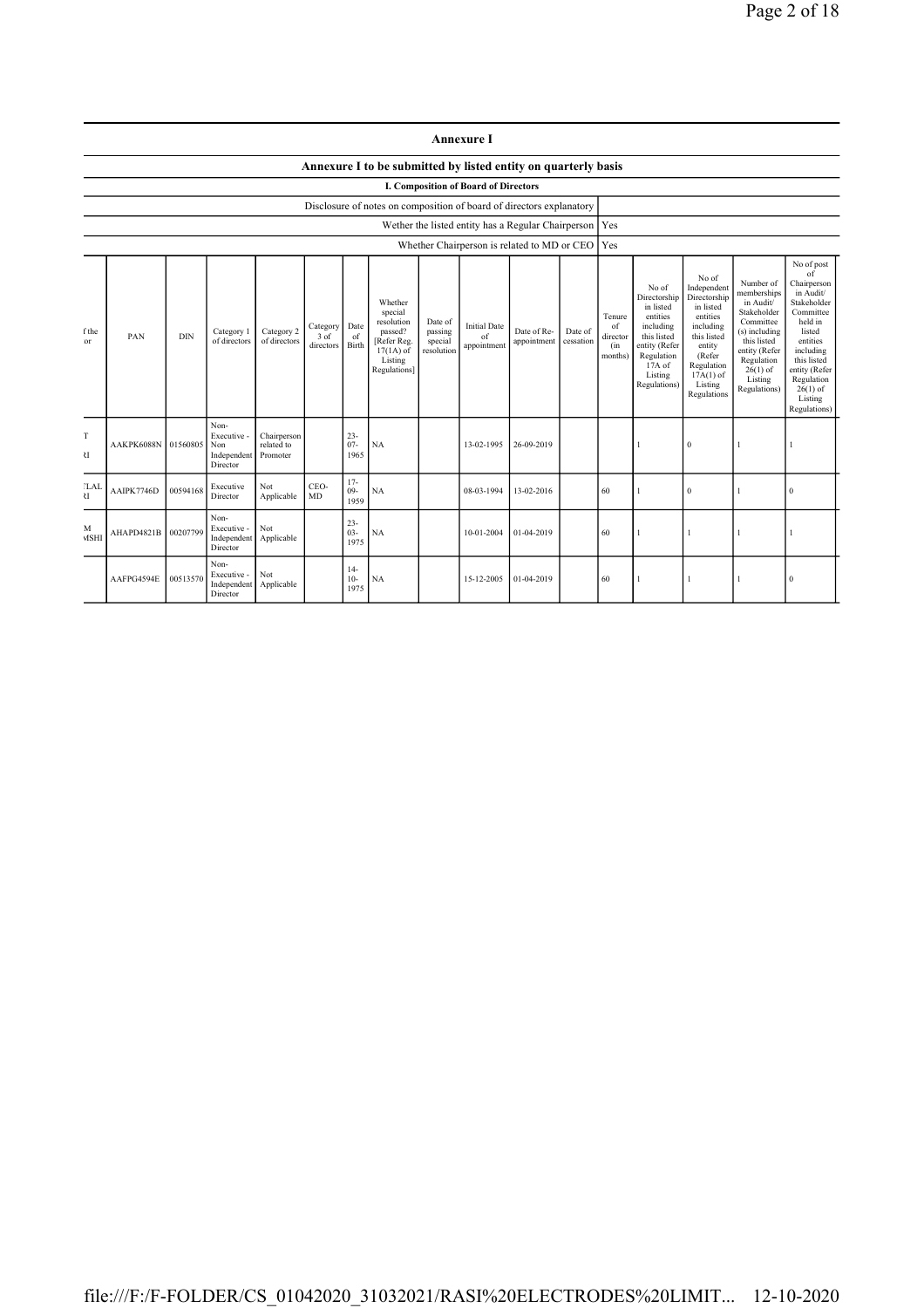|      |                                                    | <b>I. Composition of Board of Directors</b>                          |                     |            |                                                       |                               |                               |                         |                                                                                                      |                                             |                                          |                            |                      |                                            |                                                                                                                                                  |                                                                                                                                                                      |                                                                                              |
|------|----------------------------------------------------|----------------------------------------------------------------------|---------------------|------------|-------------------------------------------------------|-------------------------------|-------------------------------|-------------------------|------------------------------------------------------------------------------------------------------|---------------------------------------------|------------------------------------------|----------------------------|----------------------|--------------------------------------------|--------------------------------------------------------------------------------------------------------------------------------------------------|----------------------------------------------------------------------------------------------------------------------------------------------------------------------|----------------------------------------------------------------------------------------------|
|      |                                                    | Disclosure of notes on composition of board of directors explanatory |                     |            |                                                       |                               |                               |                         |                                                                                                      |                                             |                                          |                            |                      |                                            |                                                                                                                                                  |                                                                                                                                                                      |                                                                                              |
|      | Wether the listed entity has a Regular Chairperson |                                                                      |                     |            |                                                       |                               |                               |                         |                                                                                                      |                                             |                                          |                            |                      |                                            |                                                                                                                                                  |                                                                                                                                                                      |                                                                                              |
| Sr I | Title<br>(Mr)<br>Ms)                               | Name of<br>the<br>Director                                           | PAN                 | <b>DIN</b> | Category 1<br>of directors                            | Category<br>2 of<br>directors | Category<br>3 of<br>directors | Date<br>-of<br>Birth    | Whether<br>special<br>resolution<br>passed?<br>[Refer Reg.<br>$17(1A)$ of<br>Listing<br>Regulations] | Date of<br>passing<br>special<br>resolution | <b>Initial Date</b><br>of<br>appointment | Date of Re-<br>appointment | Date of<br>cessation | Tenure<br>of<br>director<br>(in<br>months) | No of<br>Directorship<br>in listed<br>entities<br>including<br>this listed<br>entity (Refer<br>Regulation<br>$17A$ of<br>Listing<br>Regulations) | No of<br>Independent<br>Directorship<br>in listed<br>entities<br>including<br>this listed<br>entity<br>(Refer<br>Regulation<br>$17A(1)$ of<br>Listing<br>Regulations | Nun<br>memb<br>in/<br>Stake<br>Com<br>$(s)$ in<br>this<br>entity<br>Reg<br>26(<br>Li<br>Regu |
| -5   | <b>Mrs</b>                                         | PAYAL<br><b>JAIN</b>                                                 | ABIPJ8138M          | 07181548   | Non-<br>Executive -<br>Non<br>Independent<br>Director | Not<br>Applicable             |                               | $30-$<br>$06-$<br>1985  | NA                                                                                                   |                                             | 31-03-2015                               | 26-09-2018                 |                      |                                            |                                                                                                                                                  | $\mathbf{0}$                                                                                                                                                         | 0                                                                                            |
| 6    | Mrs                                                | <b>AASHIKA</b><br><b>KUMARI</b>                                      | APSPA5542G 08455410 |            | Non-<br>Executive -<br>Independent<br>Director        | Not<br>Applicable             |                               | $07 -$<br>$06-$<br>1991 | NA                                                                                                   |                                             | 30-05-2019                               | 26-09-2019                 |                      | 60                                         |                                                                                                                                                  |                                                                                                                                                                      |                                                                                              |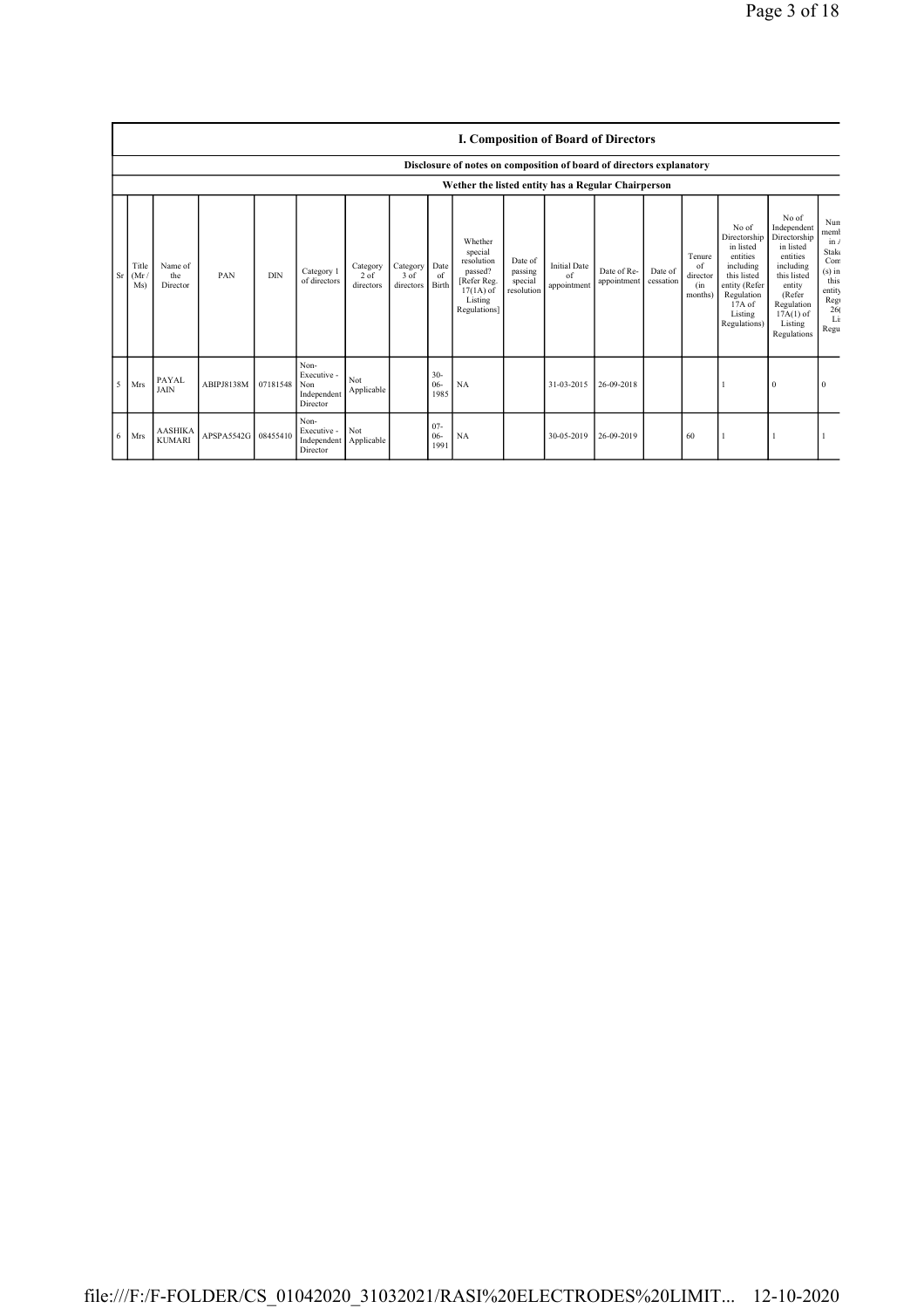|                | <b>Audit Committee Details</b> |                                         |                                                    |                      |            |  |  |  |  |
|----------------|--------------------------------|-----------------------------------------|----------------------------------------------------|----------------------|------------|--|--|--|--|
|                |                                |                                         |                                                    |                      |            |  |  |  |  |
| <b>Sr</b>      | DIN<br>Number                  | Name of Committee<br>members            | Date of<br>Appointment                             | Date of<br>Cessation | Remarks    |  |  |  |  |
|                | 00207799                       | <b>HITESH M</b><br><b>DHARAMSHI</b>     | Non-Executive -<br><b>Independent Director</b>     | Chairperson          | 14-11-2014 |  |  |  |  |
| $\overline{2}$ | 01560805                       | <b>B RANJIT KUMAR</b><br><b>KOTHARI</b> | Non-Executive - Non<br><b>Independent Director</b> | Member               | 14-11-2014 |  |  |  |  |
|                | 00513570                       | AJAY GOYAL                              | Non-Executive -<br><b>Independent Director</b>     | Member               | 14-11-2014 |  |  |  |  |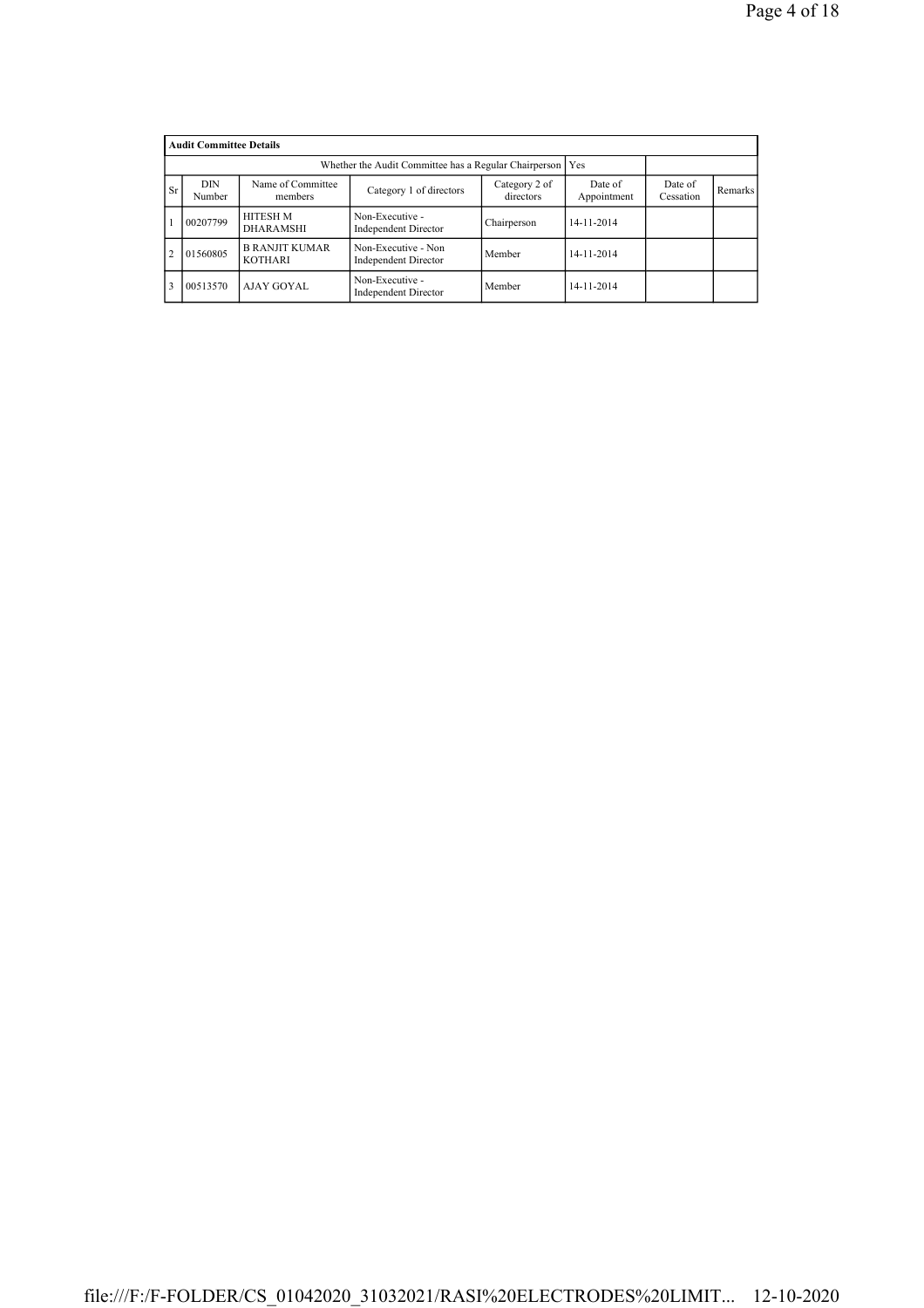|                | Nomination and remuneration committee                                           |                                         |                                                    |                      |            |  |  |  |  |
|----------------|---------------------------------------------------------------------------------|-----------------------------------------|----------------------------------------------------|----------------------|------------|--|--|--|--|
|                | Whether the Nomination and remuneration committee has a Regular Chairperson Yes |                                         |                                                    |                      |            |  |  |  |  |
| <b>Sr</b>      | DIN<br>Number                                                                   | Name of Committee<br>members            | Date of<br>Appointment                             | Date of<br>Cessation | Remarks    |  |  |  |  |
|                | 00513570                                                                        | AJAY GOYAL                              | Non-Executive - Independent<br>Director            | Chairperson          | 14-11-2014 |  |  |  |  |
| $\overline{2}$ | 01560805                                                                        | <b>B RANJIT KUMAR</b><br><b>KOTHARI</b> | Non-Executive - Non<br><b>Independent Director</b> | Member               | 14-11-2014 |  |  |  |  |
| 3              | 08455410                                                                        | AASHIKA KUMARI                          | Non-Executive - Independent<br>Director            | Member               | 30-05-2019 |  |  |  |  |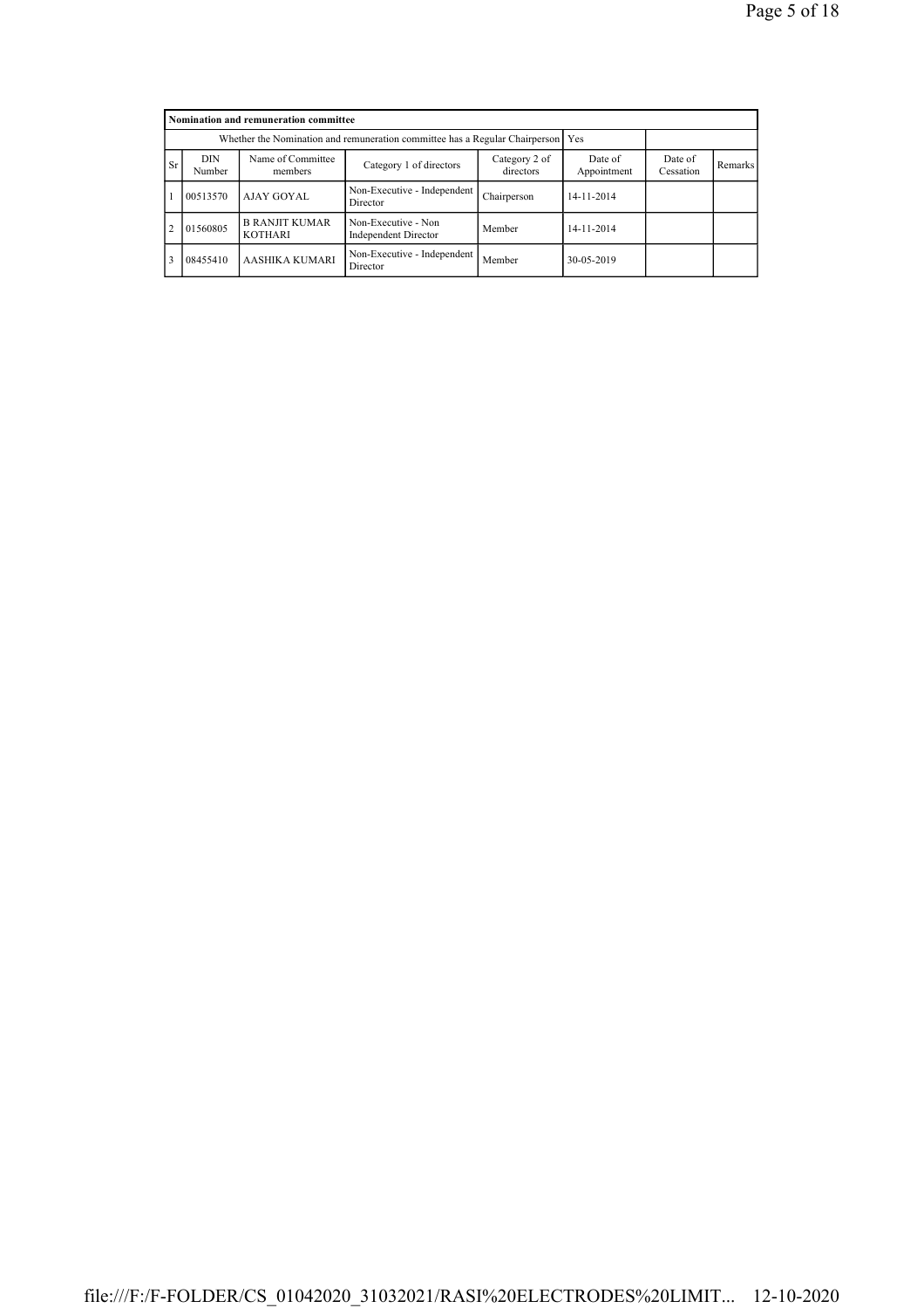|                | <b>Stakeholders Relationship Committee</b>                                      |                                         |                                             |             |            |  |  |  |  |
|----------------|---------------------------------------------------------------------------------|-----------------------------------------|---------------------------------------------|-------------|------------|--|--|--|--|
|                | Whether the Stakeholders Relationship Committee has a Regular Chairperson   Yes |                                         |                                             |             |            |  |  |  |  |
| <b>Sr</b>      | DIN<br>Number                                                                   | Date of<br>Cessation                    | Remarks                                     |             |            |  |  |  |  |
|                | 01560805                                                                        | <b>B RANJIT KUMAR</b><br><b>KOTHARI</b> | Non-Executive - Non<br>Independent Director | Chairperson | 14-11-2014 |  |  |  |  |
| $\overline{2}$ | 00594168                                                                        | <b>B POPATLAL</b><br><b>KOTHARI</b>     | <b>Executive Director</b>                   | Member      | 14-11-2014 |  |  |  |  |
| 3              | 08455410                                                                        | AASHIKA KUMARI                          | Non-Executive - Independent<br>Director     | Member      | 30-05-2019 |  |  |  |  |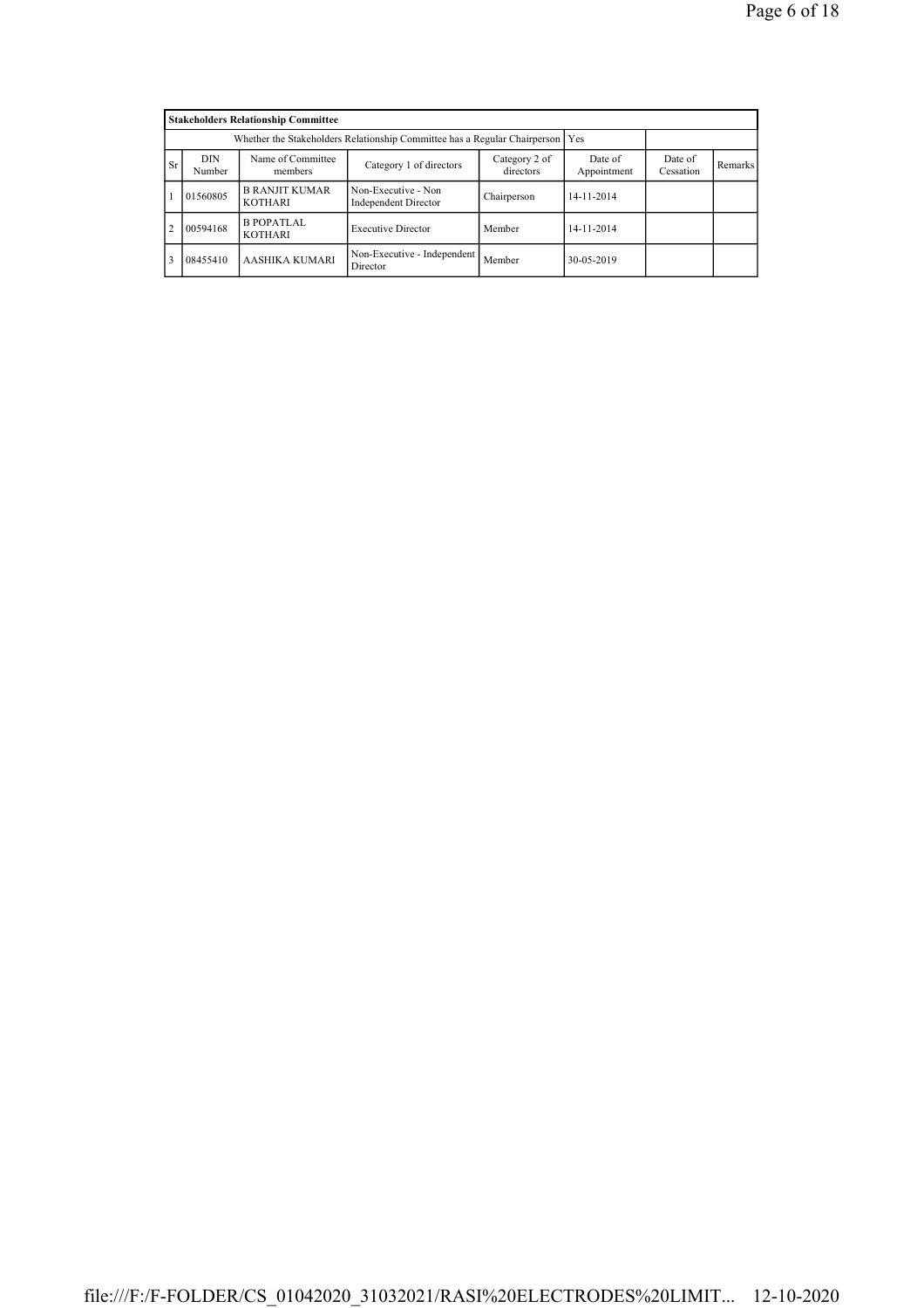|               | <b>Risk Management Committee</b> |                                                                    |                            |                            |                        |                      |         |  |  |
|---------------|----------------------------------|--------------------------------------------------------------------|----------------------------|----------------------------|------------------------|----------------------|---------|--|--|
|               |                                  | Whether the Risk Management Committee has a Regular Chairperson No |                            |                            |                        |                      |         |  |  |
| <sup>Sr</sup> | DIN<br>Number                    | Name of Committee<br>members                                       | Category 1 of<br>directors | Category 2 of<br>directors | Date of<br>Appointment | Date of<br>Cessation | Remarks |  |  |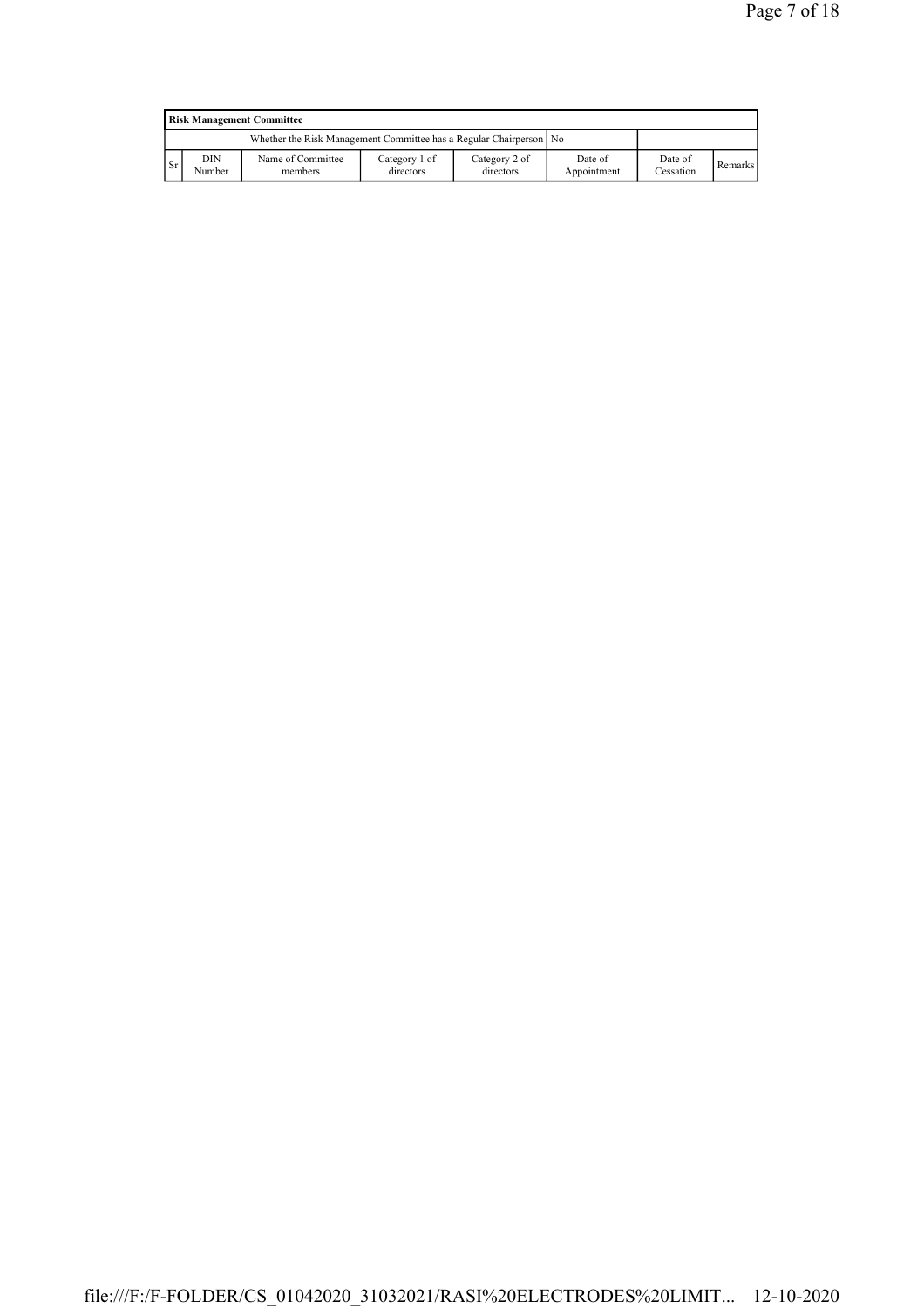|           | Corporate Social Responsibility Committee                                            |                              |                            |                            |                        |                      |                |  |  |
|-----------|--------------------------------------------------------------------------------------|------------------------------|----------------------------|----------------------------|------------------------|----------------------|----------------|--|--|
|           | Whether the Corporate Social Responsibility Committee has a Regular Chairperson   No |                              |                            |                            |                        |                      |                |  |  |
| <b>Sr</b> | DIN<br>Number                                                                        | Name of Committee<br>members | Category 1 of<br>directors | Category 2 of<br>directors | Date of<br>Appointment | Date of<br>Cessation | <b>Remarks</b> |  |  |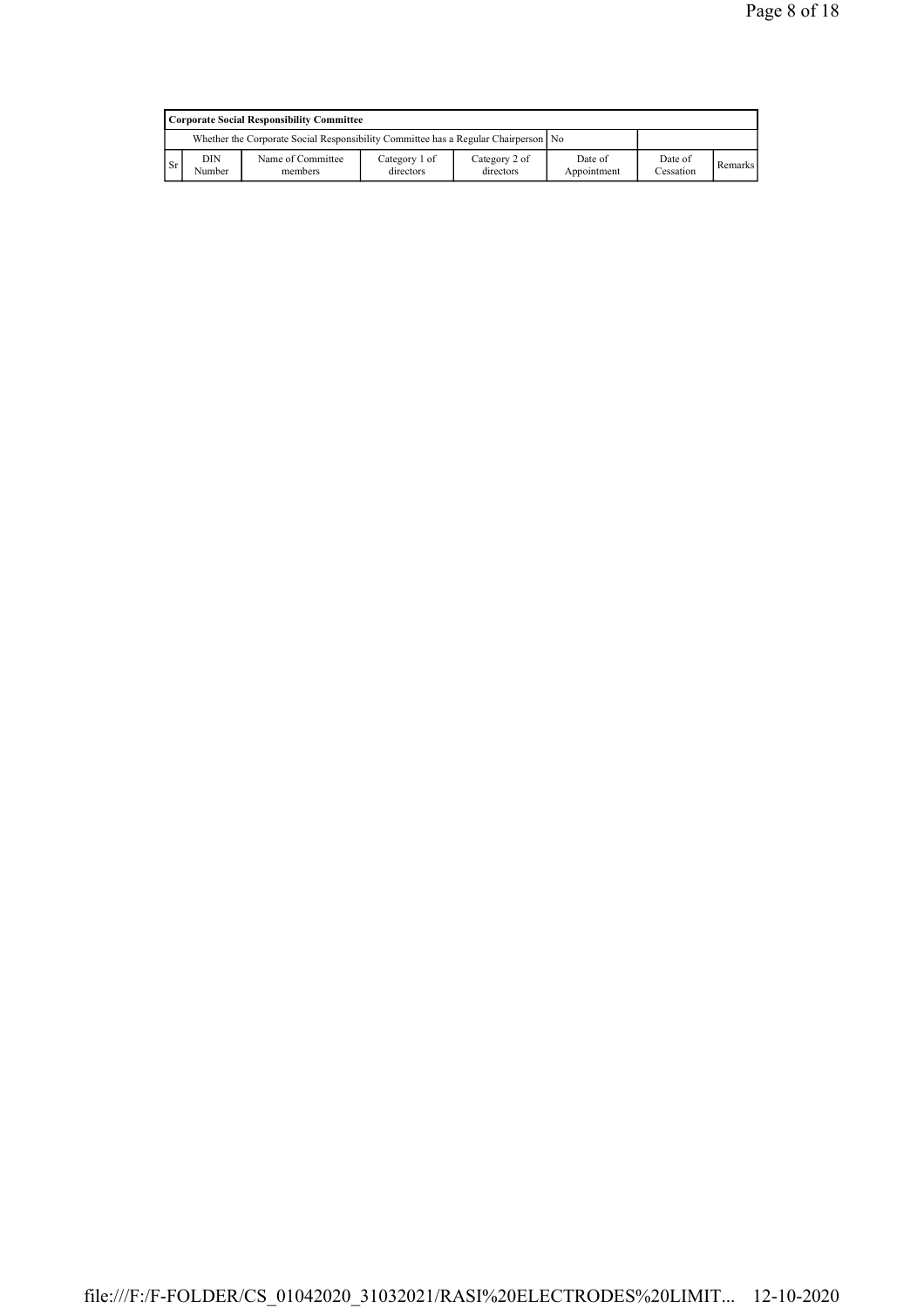|                | <b>Other Committee</b> |                              |                                        |                                         |                            |         |
|----------------|------------------------|------------------------------|----------------------------------------|-----------------------------------------|----------------------------|---------|
| <b>Sr</b>      | DIN<br>Number          | Name of Committee<br>members | Name of other committee                | Category 1 of directors                 | Category 2 of<br>directors | Remarks |
|                | 00207799               | HITESH M<br><b>DHARAMSHI</b> | <b>INDEPENDENT</b><br><b>DIRECTORS</b> | Non-Executive - Independent<br>Director | Member                     |         |
| $\overline{2}$ | 00513570               | AJAY GOYAL                   | <b>IMDEPENDENT</b><br><b>DIRECTORS</b> | Non-Executive - Independent<br>Director | Member                     |         |
| 3              | 08455410               | AASHIKA KUMARI               | <b>INDEPENDENT</b><br><b>DIRECTORS</b> | Non-Executive - Independent<br>Director | Member                     |         |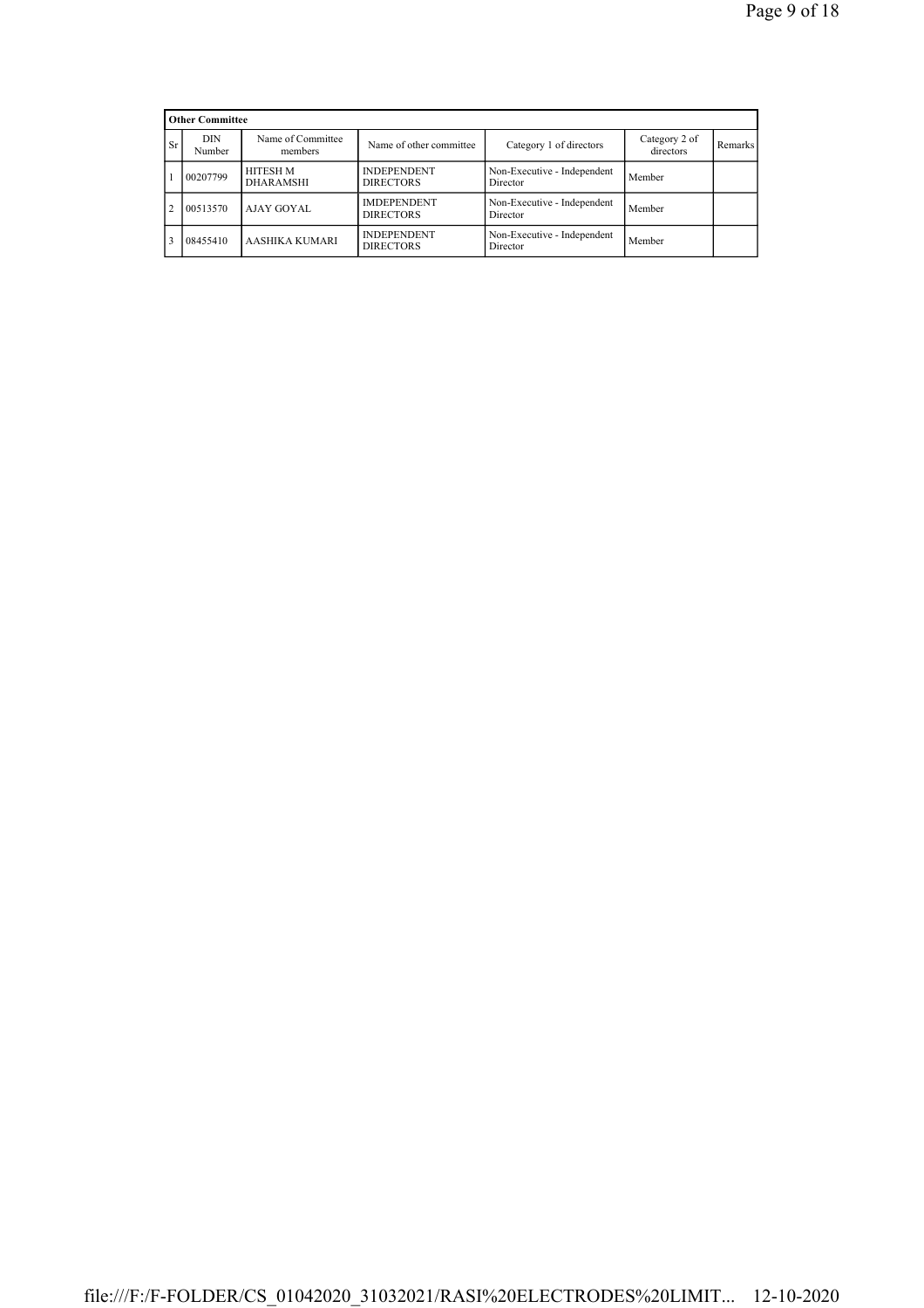|                | <b>Annexure 1</b>                                              |                                                                     |                                                                      |                                    |                                                     |                                    |                                                           |  |  |
|----------------|----------------------------------------------------------------|---------------------------------------------------------------------|----------------------------------------------------------------------|------------------------------------|-----------------------------------------------------|------------------------------------|-----------------------------------------------------------|--|--|
|                | Annexure 1                                                     |                                                                     |                                                                      |                                    |                                                     |                                    |                                                           |  |  |
|                | <b>III. Meeting of Board of Directors</b>                      |                                                                     |                                                                      |                                    |                                                     |                                    |                                                           |  |  |
|                |                                                                | Disclosure of notes on meeting of<br>board of directors explanatory |                                                                      |                                    |                                                     |                                    |                                                           |  |  |
| <b>Sr</b>      | $Date(s)$ of<br>meeting (if any)<br>in the previous<br>quarter | $Date(s)$ of<br>meeting (if any)<br>in the current<br>quarter       | Maximum gap<br>between any two<br>consecutive (in<br>number of days) | Notes for not<br>providing<br>Date | Whether<br>requirement of<br>Quorum met<br>(Yes/No) | Number of<br>Directors<br>present* | No. of Independent<br>Directors attending<br>the meeting* |  |  |
|                | 30-06-2020                                                     |                                                                     |                                                                      |                                    | Yes                                                 |                                    |                                                           |  |  |
| $\overline{2}$ |                                                                | 14-08-2020                                                          | 44                                                                   |                                    | Yes                                                 |                                    |                                                           |  |  |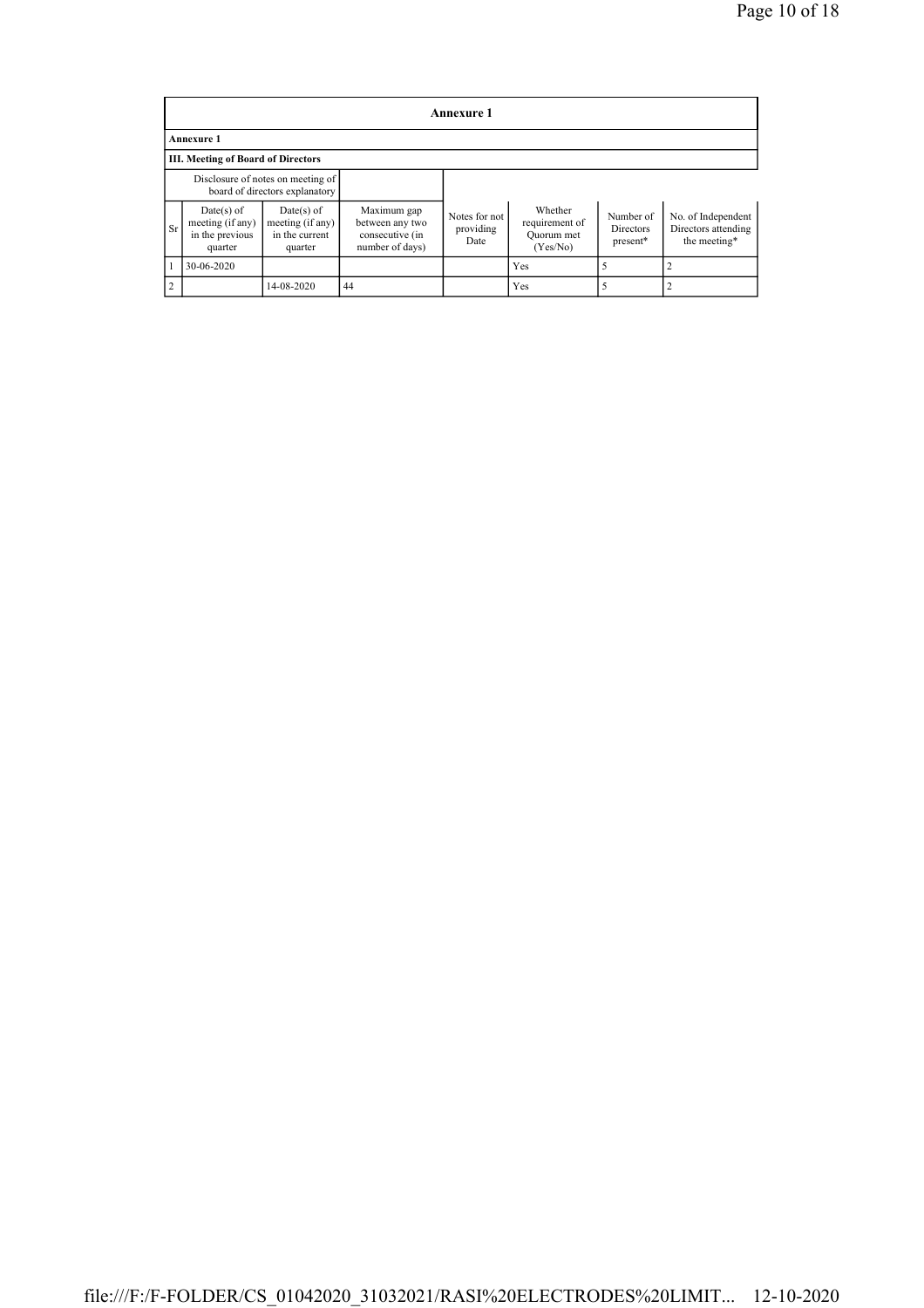|                | <b>Annexure 1</b>                                        |                                                                                                               |                                                                      |                               |                                       |                                                     |                                    |                                                                        |
|----------------|----------------------------------------------------------|---------------------------------------------------------------------------------------------------------------|----------------------------------------------------------------------|-------------------------------|---------------------------------------|-----------------------------------------------------|------------------------------------|------------------------------------------------------------------------|
|                | <b>IV. Meeting of Committees</b>                         |                                                                                                               |                                                                      |                               |                                       |                                                     |                                    |                                                                        |
|                | Disclosure of notes on meeting of committees explanatory |                                                                                                               |                                                                      |                               |                                       |                                                     |                                    |                                                                        |
| Sr             | Name of<br>Committee                                     | $Date(s)$ of meeting<br>(Enter dates of<br>Previous quarter and<br>Current quarter in<br>chronological order) | Maximum gap<br>between any two<br>consecutive (in<br>number of days) | Name of<br>other<br>committee | Reson for<br>not<br>providing<br>date | Whether<br>requirement of<br>Ouorum met<br>(Yes/No) | Number of<br>Directors<br>present* | No. of<br>Independent<br><b>Directors</b><br>attending the<br>meeting* |
| $\mathbf{1}$   | Audit<br>Committee                                       | 30-06-2020                                                                                                    |                                                                      |                               |                                       | Yes                                                 | $\overline{2}$                     | -1                                                                     |
| $\overline{c}$ | Audit<br>Committee                                       | 14-08-2020                                                                                                    | 44                                                                   |                               |                                       | Yes                                                 | $\overline{2}$                     | 1                                                                      |
| 3              | Stakeholders<br>Relationship<br>Committee                | 30-06-2020                                                                                                    |                                                                      |                               |                                       | Yes                                                 | 3                                  | 1                                                                      |
| $\overline{4}$ | Stakeholders<br>Relationship<br>Committee                | 14-08-2020                                                                                                    | 44                                                                   |                               |                                       | Yes                                                 | 3                                  | 1                                                                      |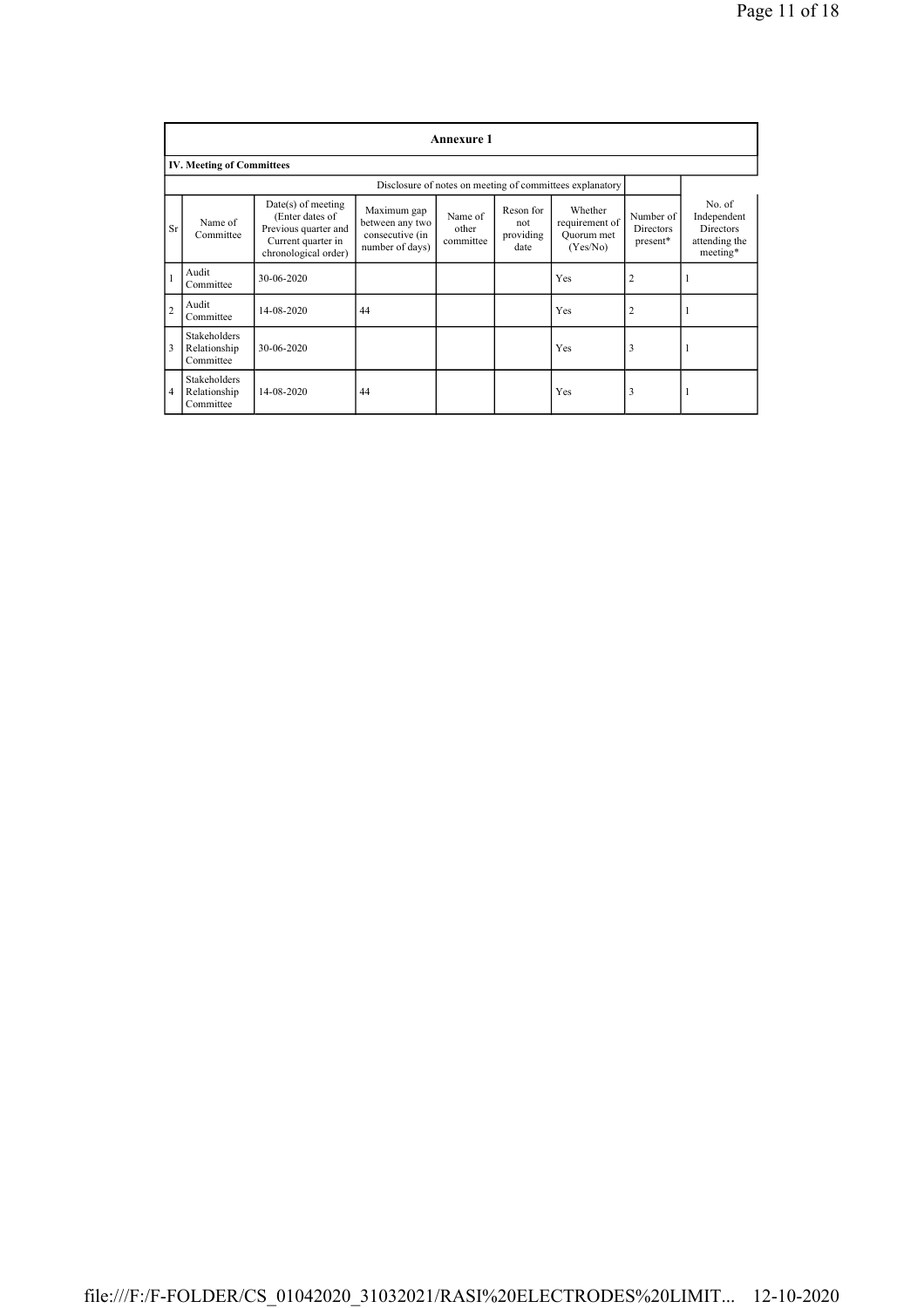|                | Annexure 1                                                                                                        |           |  |  |  |  |  |  |
|----------------|-------------------------------------------------------------------------------------------------------------------|-----------|--|--|--|--|--|--|
|                | V. Related Party Transactions                                                                                     |           |  |  |  |  |  |  |
|                | If status is "No" details of non-<br>Compliance status<br>Subject<br>(Yes/No/NA)<br>compliance may be given here. |           |  |  |  |  |  |  |
|                | Whether prior approval of audit committee obtained                                                                | Yes       |  |  |  |  |  |  |
| $\overline{2}$ | Whether shareholder approval obtained for material RPT                                                            | Yes       |  |  |  |  |  |  |
| 3              | Whether details of RPT entered into pursuant to omnibus approval<br>have been reviewed by Audit Committee         | <b>NA</b> |  |  |  |  |  |  |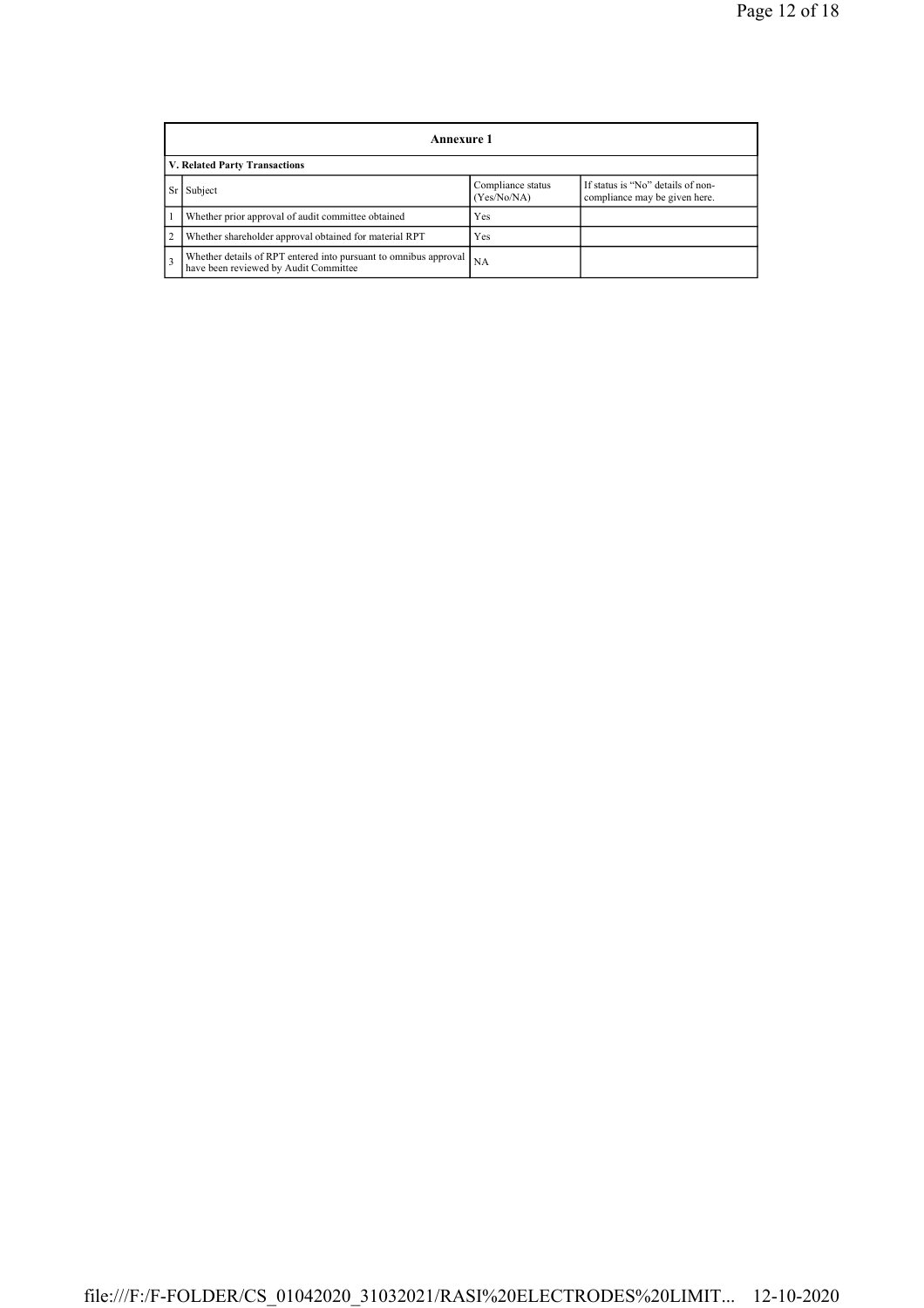|                | <b>Annexure 1</b>                                                                                                                                                                                               |                               |  |  |  |
|----------------|-----------------------------------------------------------------------------------------------------------------------------------------------------------------------------------------------------------------|-------------------------------|--|--|--|
|                | <b>VI.</b> Affirmations                                                                                                                                                                                         |                               |  |  |  |
|                | Sr Subject                                                                                                                                                                                                      | Compliance status<br>(Yes/No) |  |  |  |
| $\mathbf{1}$   | The composition of Board of Directors is in terms of SEBI (Listing obligations and disclosure requirements)<br>Regulations, 2015                                                                                | Yes                           |  |  |  |
| $\overline{c}$ | The composition of the following committees is in terms of SEBI(Listing obligations and disclosure<br>requirements) Regulations, 2015 a. Audit Committee                                                        | Yes                           |  |  |  |
| 3              | The composition of the following committees is in terms of SEBI(Listing obligations and disclosure<br>requirements) Regulations, 2015. b. Nomination & remuneration committee                                   | Yes                           |  |  |  |
| $\overline{4}$ | The composition of the following committees is in terms of SEBI(Listing obligations and disclosure<br>requirements) Regulations, 2015. c. Stakeholders relationship committee                                   | Yes                           |  |  |  |
| 5              | The composition of the following committees is in terms of SEBI(Listing obligations and disclosure<br>requirements) Regulations, 2015. d. Risk management committee (applicable to the top 500 listed entities) | <b>NA</b>                     |  |  |  |
| 6              | The committee members have been made aware of their powers, role and responsibilities as specified in SEBI<br>(Listing obligations and disclosure requirements) Regulations, 2015.                              | Yes                           |  |  |  |
| $\overline{7}$ | The meetings of the board of directors and the above committees have been conducted in the manner as specified<br>in SEBI (Listing obligations and disclosure requirements) Regulations, 2015.                  | Yes                           |  |  |  |
| 8              | This report and/or the report submitted in the previous quarter has been placed before Board of Directors.                                                                                                      | Yes                           |  |  |  |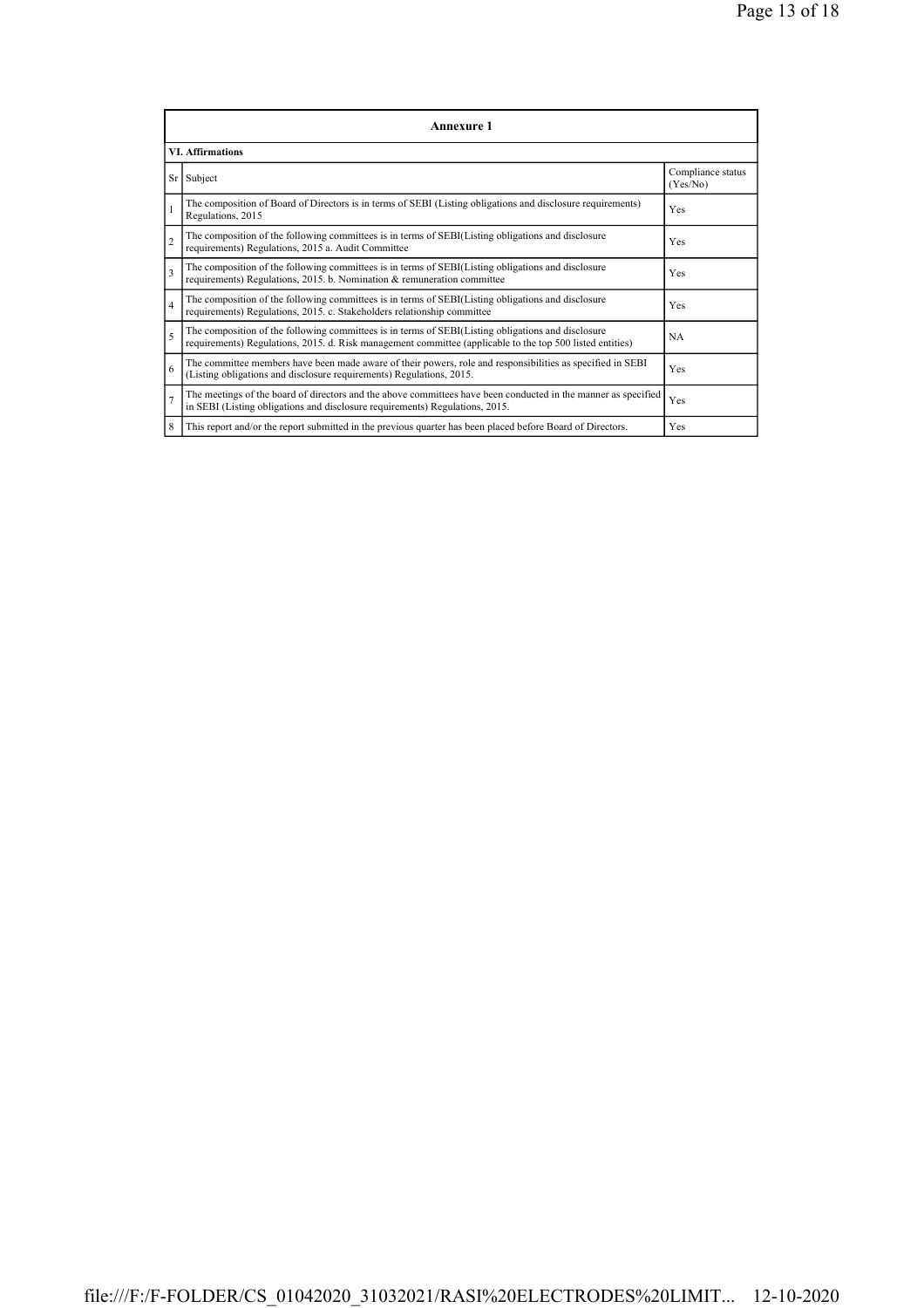| <b>Annexure 1</b> |                   |                           |  |
|-------------------|-------------------|---------------------------|--|
| <b>Sr</b>         | Subject           | Compliance status         |  |
|                   | Name of signatory | <b>B POPATLAL KOTHARI</b> |  |
|                   | Designation       | Managing Director         |  |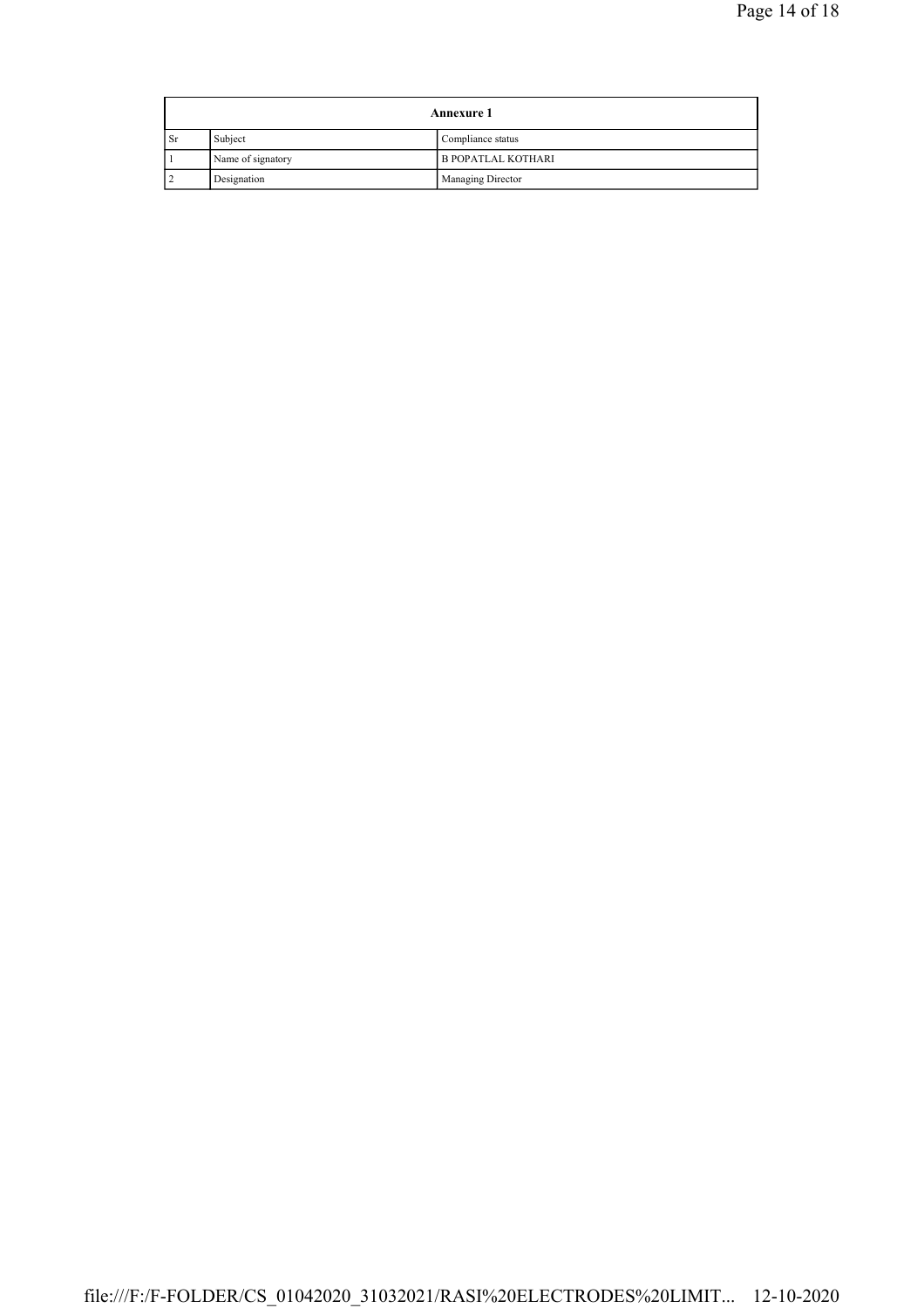|                         | <b>Annexure III</b>                                                                                                                                                                  |                                              |                                  |                                                                      |  |  |  |
|-------------------------|--------------------------------------------------------------------------------------------------------------------------------------------------------------------------------------|----------------------------------------------|----------------------------------|----------------------------------------------------------------------|--|--|--|
|                         | <b>III. Affirmations</b>                                                                                                                                                             |                                              |                                  |                                                                      |  |  |  |
| Sr                      | Particulars                                                                                                                                                                          | Regulation<br>Number                         | Compliance status<br>(Yes/No/NA) | If status is "No" details of<br>non-compliance may be<br>given here. |  |  |  |
| 1                       | Copy of the annual report including balance sheet, profit and<br>loss account, directors report, corporate governance report,<br>business responsibility report displayed on website | 46(2)                                        | Yes                              |                                                                      |  |  |  |
| $\overline{c}$          | Presence of Chairperson of Audit Committee at the Annual<br>General Meeting                                                                                                          | 18(1)(d)                                     | Yes                              |                                                                      |  |  |  |
| $\overline{\mathbf{3}}$ | Presence of Chairperson of the nomination and remuneration<br>committee at the annual general meeting                                                                                | 19(3)                                        | Yes                              |                                                                      |  |  |  |
| $\overline{4}$          | Presence of Chairperson of the Stakeholder Relationship<br>committee at the annual general meeting                                                                                   | 20(3)                                        | Yes                              |                                                                      |  |  |  |
| 5                       | Whether "Corporate Governance Report" disclosed in Annual<br>Report                                                                                                                  | $34(3)$ read with<br>para C of Schedule<br>V | Yes                              |                                                                      |  |  |  |
|                         | Any other information to be provided                                                                                                                                                 |                                              |                                  |                                                                      |  |  |  |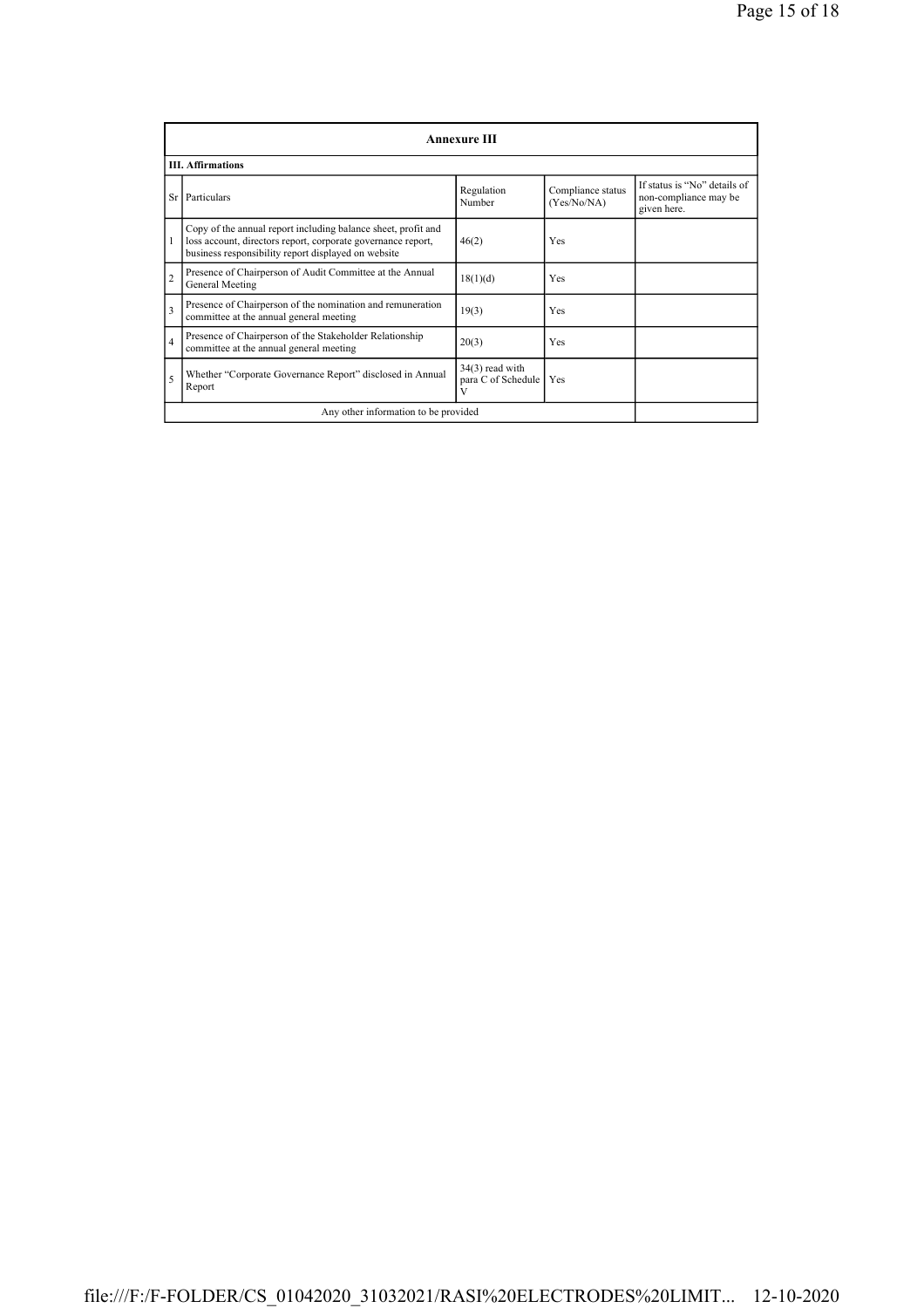| <b>Annexure III</b> |                           |
|---------------------|---------------------------|
| Name of signatory   | <b>B POPATLAL KOTHARI</b> |
| Designation         | Managing Director         |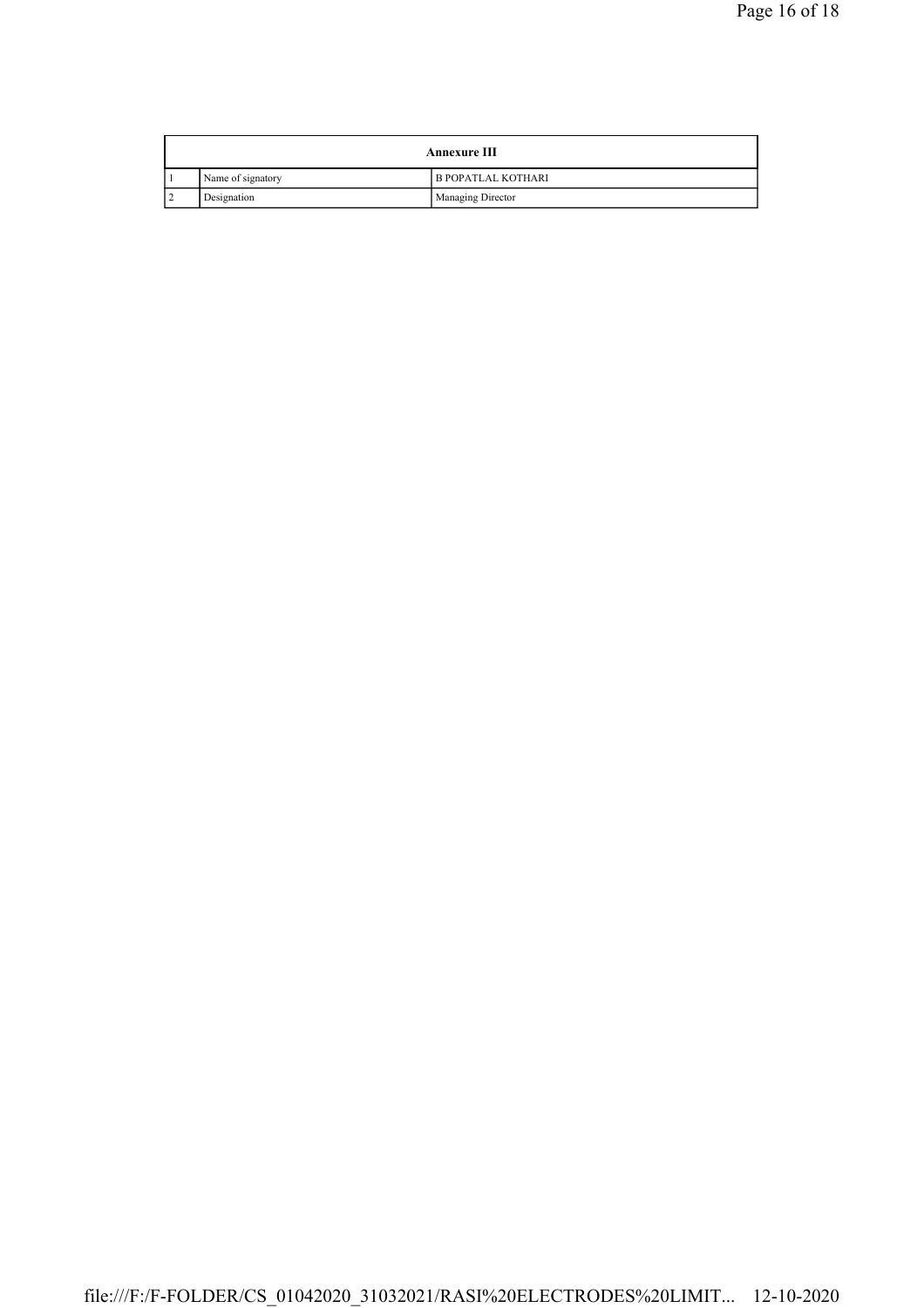| <b>Signatory Details</b> |                           |
|--------------------------|---------------------------|
| Name of signatory        | <b>B POPATLAL KOTHARI</b> |
| Designation of person    | Managing Director         |
| Place                    | <b>CHENNAI</b>            |
| Date                     | $12 - 10 - 2020$          |